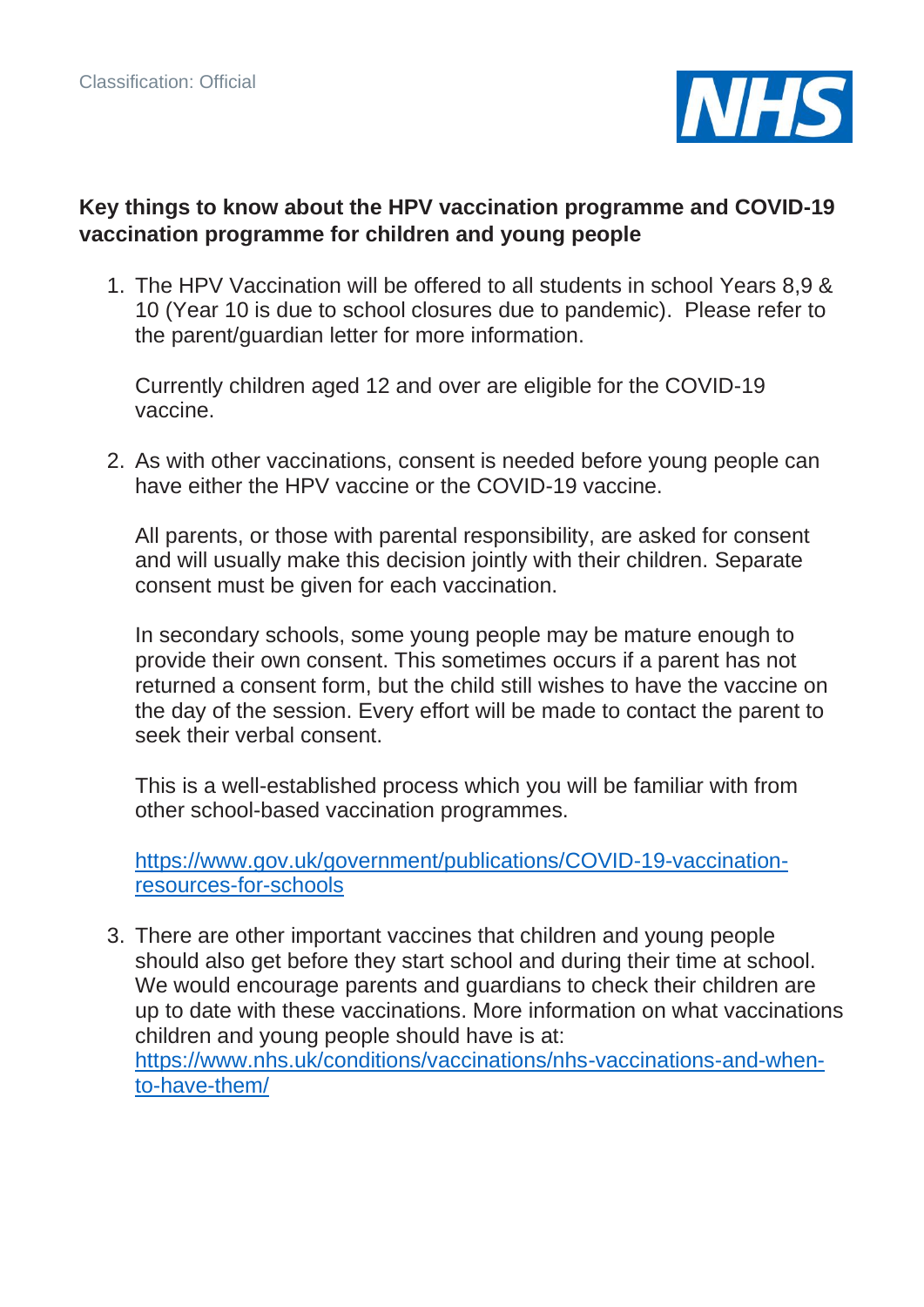4. Will school children get the HPV and COVID-19 vaccine on the same day?

Yes - If you give consent for your child to receive both the vaccines, they will be co-administered during the same school-based vaccination session.

HPV and COVID-19 are completely different viruses. They have different vaccines to protect people from becoming seriously ill. Therefore, young people that are eligible for the HPV vaccine and the COVID-19 vaccine should get both.

Each vaccine is consented **separately** so that families can consent for one, both or neither vaccines independently.

# **COVID-19 vaccination**

- Anyone aged 12 and over is eligible to get the COVID-19 vaccine.
- Most 12 to 15 year olds will be offered two doses of the COVID-19 vaccine through their school or via local offer.
- JCVI currently advises that a third vaccine dose ONLY to be offered to those individuals aged 12 years and over who had severe immunosuppression in proximity to their first or second COVID-19 doses.
- Currently children under the age of 12 years are not being offered the COVID-19 vaccine.

More info on who can get the COVID-19 vaccine: [www.nhs.uk/conditions/coronavirus-COVID-19/coronavirus](http://www.nhs.uk/conditions/coronavirus-covid-19/coronavirus-vaccination/who-can-get-the-vaccine/)[vaccination/who-can-get-the-vaccine/](http://www.nhs.uk/conditions/coronavirus-covid-19/coronavirus-vaccination/who-can-get-the-vaccine/)

## **Where to have the COVID vaccine?**

| Child's age                                                           | Where you can have the<br><b>Vaccine</b> |
|-----------------------------------------------------------------------|------------------------------------------|
| 12- to 15-year-olds $1^{\text{st}}$ & $2^{\text{nd}}$<br><b>doses</b> | <b>School or Mass vaccination centre</b> |